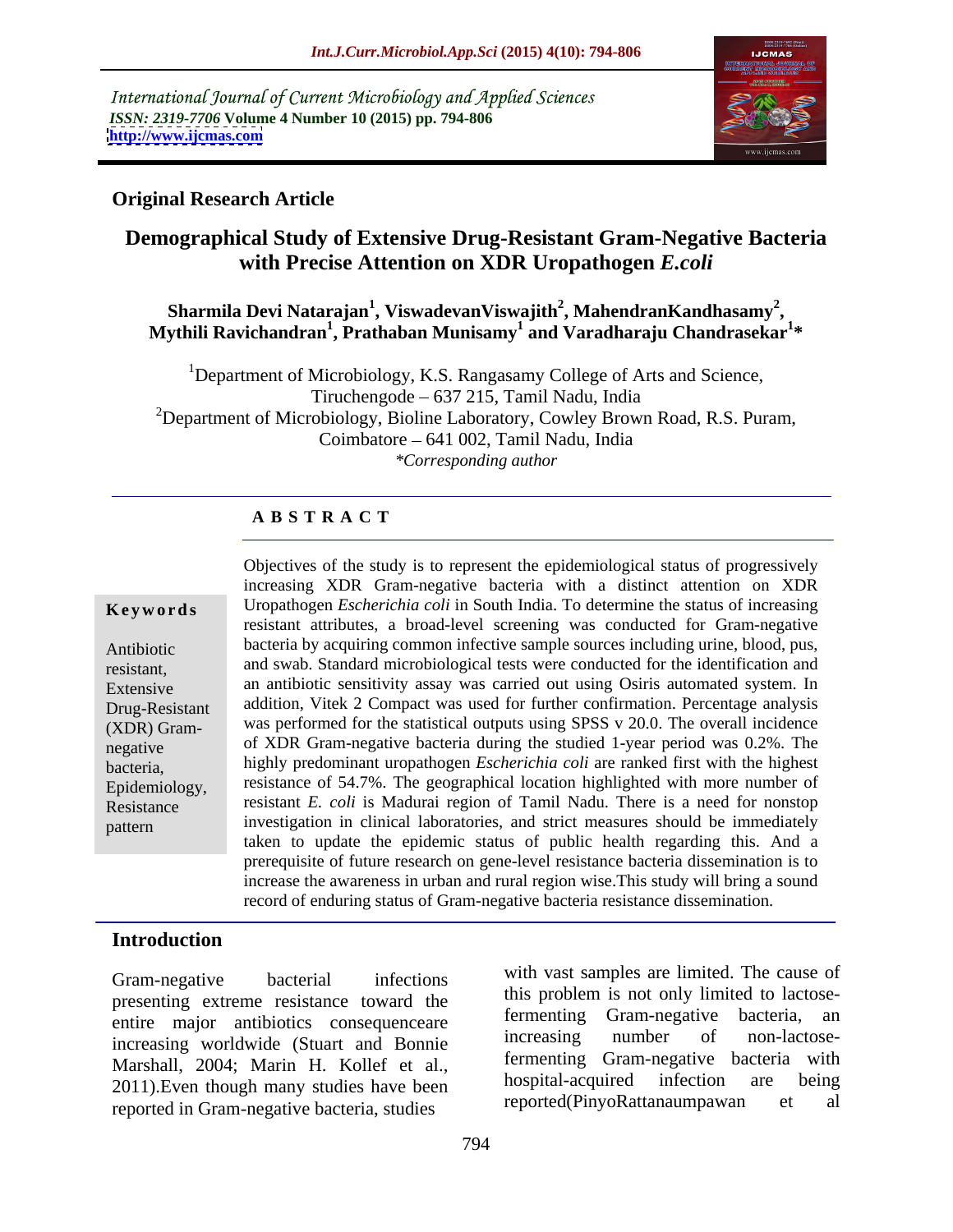H. Kollef et al., 2011). Gram-negative bacteria have many inbuilt resistance- *Klebsiella*. And the second most resistant isolates such as *Pseudomonas* sp. and Marshall, 2004;PinyoRattanaumpawan et al drug resistance (PDR) are commonly used to and their resistance patterns. This world to the pre-antibiotic era (Souli et al., 2008;Christian et al., 2008; RekhaBisht et al., 2009; Maltezou, 2009)

An early report of theCenter for Disease Clinical settings Control and Prevention (CDC, 2005) states that more than 70% of the bacteria that This surveillance study was conducted cause infections acquired in hospitals are resistant to at least one of the drugs most in Coimbatore, India. It involved 16 major commonly used to treat them and it is increasing gradually worldwide without intervention (Peleg and Hooper, 2010). South India through institutional collection Previous report on bacterial resistance centers. This study mainly targetedthe suggested to take attention on two things patients affected with bacterial infections, such as antibiotic agent and resistant gene and the samples included in this study were for effective surveillance and necessary actions(Xiao-Zhe Huang et al., 2012; Levy,2001). **Bacterial isolation and identification**

In this study, we conducted a sound The surveillance of sample collection for the investigation with vast samples on Gram- bacterial isolates was limited to urine, blood, negative bacterial isolates collected through BiolineLaboratory in India to detect the the samples were inoculated into the Bi depth of resistance among public health. The plate system using Blood and Macconkey surveillanceincluded study of urine, blood, agar for the tentative strain differentiation of

2013;Robert and Dora Szabo, 2006; Marin pus, swab and other samples collected for generating mechanism to fight against samples collected all over South India powerful antibiotics (Engel,2009). Even through collection centers were studied though many Gram-negative bacteria show usingstatistical secondary data collection. with multi-drug resistance (MDR), the most Resistance pattern against all the major common concern is with two species of antibiotic agentswas analyzed by antibiotic *Enterobacteriaceae* family: *E.coli* and susceptibility test using Osiris. In this species are the pathogenic nosocomial results only for the XDR Gram-negative *Acinetobacter*sp (Stuartand Bonnie extreme resistance over the covered 2013). Nowadays terms such as MDR, various parameters that are included such as extensive drug resistance (XDR), and pan age, gender, geographical region, isolates exhibit the depth of resistance (Magiorakos epidemiological study was moralistically et al., 2012). Still, no new or novel antibiotic performed to measure the level of becoming has been developed againstthese resistant infected with XDR Gram-negative bacteria bacteria and this situationis also bringing our and their prevalence and risk factors Gram-negative bacteria during the period of January 2014 to December 2014. The epidemiological study, we analyzedthe bacteria to understand the dissemination of geographical region and also to compare the and their resistance patterns. This concerned with them.

### **Materials and Methods**

## **Clinical settings**

atBioline Laboratory and Research Institute centers of South India, which covered both rural and urban geographical regions of the patients affected with bacterial infections,<br>and the samples included in this study were urine, blood, pus,swab,among others.

pus, sputum and others (drain). Primarily, all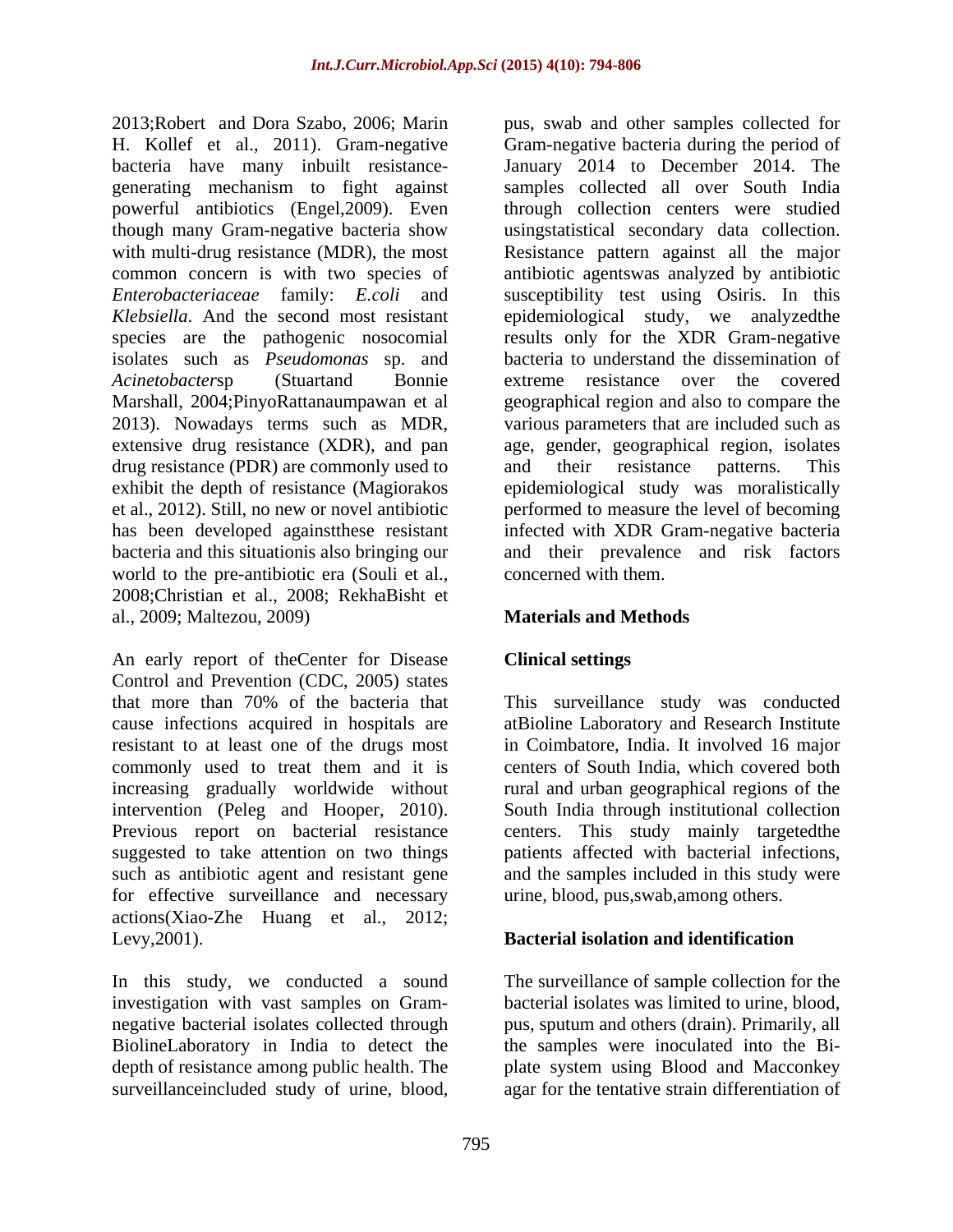Gram-positive and Gram-negative bacteria. Susceptibility pattern analysis. Following Routine standard microbiological and that, XDR*E.coli*-affected patient population biochemical tests were performed further for study results were mainly analyzed for age the bacterial identification. The isolates that were not identified satisfactorily to the species level were again analyzed using **Results and Discussion** Vitek2 Compact (version6.01; bioMerieux, France). Focusing on the increasing MDR in **Demographics of study** Gram-negative bacteria worldwide with inadequate therapeutic stage (Christian et During this epidemiological study period, al., 2008; Marin H. Kollef et al., 2011) this the total number of samples screened was study targeted only the Gram-negative bacterial infection cases. as followed: urine, 31,681;blood, 4,471;

Osiris as appropriate to the procedures mentioned by the Clinical and Laboratory 2011). The panel of antibiotics tested against patients were male and 53.2% were female, all the Gram-negative bacterial isolates analyzed using percentage analysis. Gram-negative bacteria, the sample

The clinical characteristics were recorded distribution of XDR Gram-negative bacteria for the entire samples and this is clearly highlighted in the map with epidemiological data included sample region-wise incidence percentage (Fig. 1). source, age, gender, geographical region, compared to all other isolates in our drug urine samples, 1 blood sample, 6 pus

factor and geographical region.

## **Results and Discussion**

### **Demographics of study**

**Antibiotic sensitivity test and XDR** (Table 1). Of these, 95 samples (0.2%) were **detection** confirmed as XDR Gram-negative bacteria. 42,652 and the distribution of samples was pus,4,732; swab, 234; and others, 1,534

Drug susceptibility test was performed using In Table2, data are reported regarding the Standards Institute (CLSI) (Akter et al., Gram-negative bacteria. In this study, 46.8% includes penicillin, aminoglycosides, female age factor was compared using the monobactam, cephalosporins, quinolones, independent T test. The *P*-value was<0.718 carbapenems, tetracyclines, amphenicols, and it was not statistically significant with sulfonamides and nitrofurantoin, and the the expected state of male with highest XDR resistance rates of MDR organisms were presence. Among the total  $(n=95)$  EDR **Data interpretation and analysis** blood (2.12%), 15 pus (15.9%), 0 swab demographics, characteristics, and outcome of XDR isolates that were observed as XDR patients were male and 53.2% were female, and the distribution of categorical male and Gram-negative bacteria, the sample proportion included76 urine (80.8%), 2 (0%),and 1 others (drain;1.1%) samples. The

isolate information, and drug susceptibility Table3 denotes the prevalence XDR Gram outcomes toward individual antibiotic. The negative bacteria in specimens. To the incidence and frequency of XDR Gram- overall distribution of 95 XDR Gram negative bacteria were analyzed using an negative bacteria, the prevalence of *E.coli* independent T test and univariate ANOVA (*n*=52) was found in 46 urine samples and 5 of SPSS, version 20.0, software. The pus samples and that of *Pseudomonas* predominant Gram-negative bacteria (*E.coli*) sp.(*n*=8) was found in 6 urine samples and 2 were analyzed specifically based on their pus samples. Out of 31 samples, the highest resistance frequency character prevalence of *Klebsiella* sp. was found in 23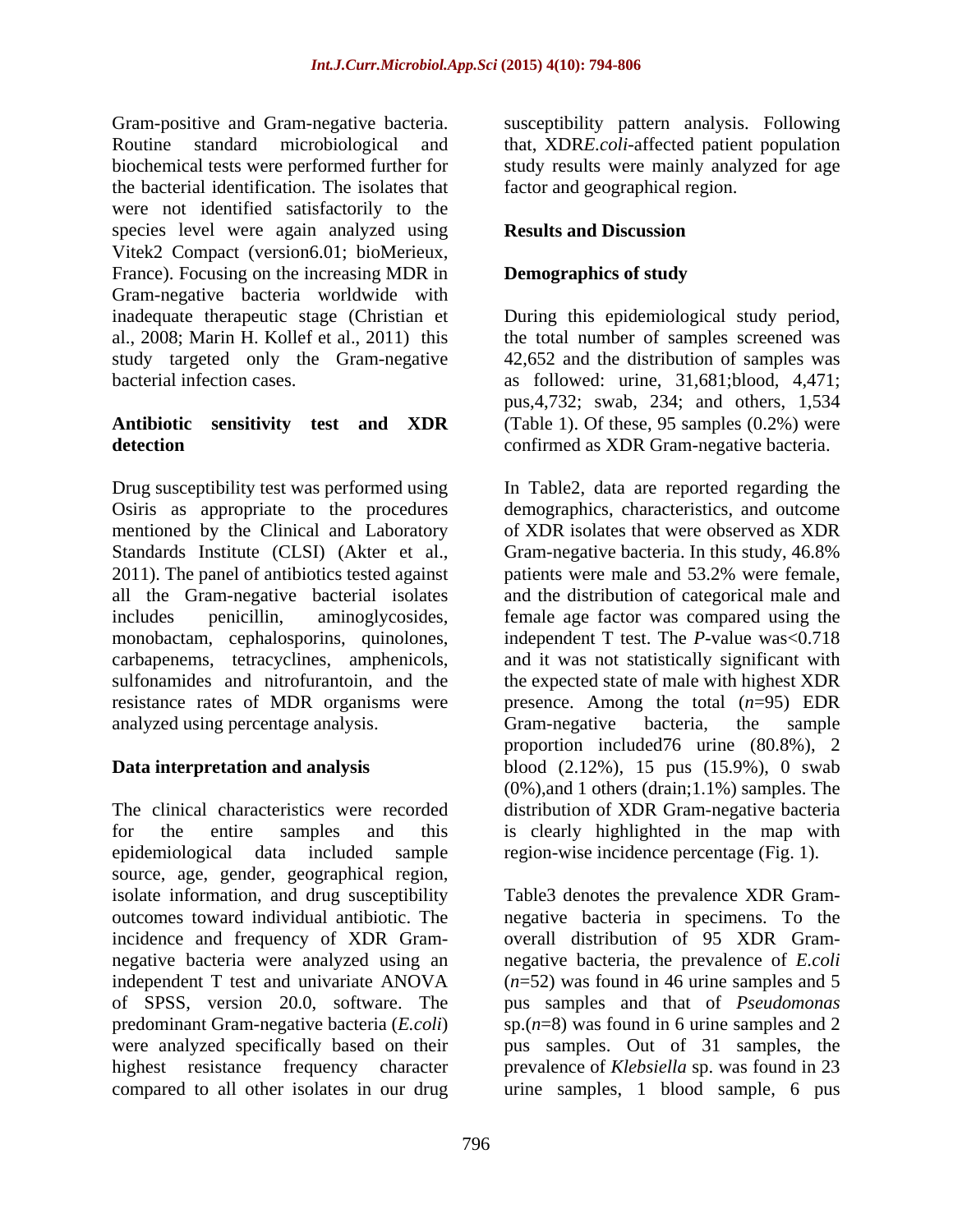samples, and 1 other (drain) samples. Of 2 *Pseudomonas* sp., 8.5%; *Acinetobacter* sp., sp.,1.1%. of the study period.

Details of the antibiotics used against the The overall *E.coli* population in the resulted entire XDR Gram-negative isolates and its XDR Gram-negative isolates is 52 (54.7%) resistance pattern toward all the antibiotics and it is significantly higher than that of are shown in Table 4. Clinically, the most other clinically important Gram-negative frequent organism XDR *E.coli* showed organisms. Compared to the other samples, 100% resistance toward cephalosporins it has been predominantly isolated from (cefixime, cefoperazone, cefpodoxime, urine (*n*=47, 90.4%). The gender categorical ceftriaxone and cefuroxime), quinolones variables were compared using independent (nalidixic acid), and carbapenem T Test to analyze the higher frequency of (meropenem). Then the highest resistance XDR *E.coli* isolates among males and attributing nosocomial pathogen females. The *P*-value was <0.158for XDR *Acinetobacter sp*. showed 100% resistance toward penicillins (amoxiclav, piperacillin/ patients(Table 6).The percentage of highly tazobactam, carbenicillin), monobactams, watchful *E.coli* in the studied geographical cephalosporins, ciprofloxacin, co-regions is independently depicted in Table 7. trimoxazole, and carbapenems.

*Acinetobacter* sp. was seen in one blood and Table. 5 shows the percentage of XDR one pus sample. Finally, *Morganella* sp. was isolates and their frequency for the whole found in one urine sample and *proteus* sp. period (from January 2014 to December was found in one pus sample. The 2014) on monthly basis. The results were proportion of the XDR organism frequency analyzed using univariate ANOVA analysis was*E.coli*,55.3%;*Klebsiella* sp., 32.9%; and *P*-value was found to be<0.00, which 2.12%; *Morganella* sp., 1.1%, and *Proteus* negative isolates in the consecutive months shows nonsignificant status of XDR Gram-

### **Resistance pattern Study of XDR: The impact** *of E.coli*

*E.coli* incidence among male and female

| <b>Samples</b> | No. of clinical<br>samples | Total no. of XDR Gram-negative<br>isolates of the year | 2014 |
|----------------|----------------------------|--------------------------------------------------------|------|
| Urine          | 31,681                     |                                                        |      |
| <b>Blood</b>   | 4,471                      | $n = 95$                                               |      |
| Pus            | 4,732                      |                                                        |      |
| Swab           | 234                        |                                                        |      |
| Others         | 1,534                      |                                                        |      |
| Total          | 42,652                     | 0.2%                                                   |      |

**Table.1** Prospective Surveillance of Clinical Samples Incidence and the XDR Gram-Negative Isolates of 2014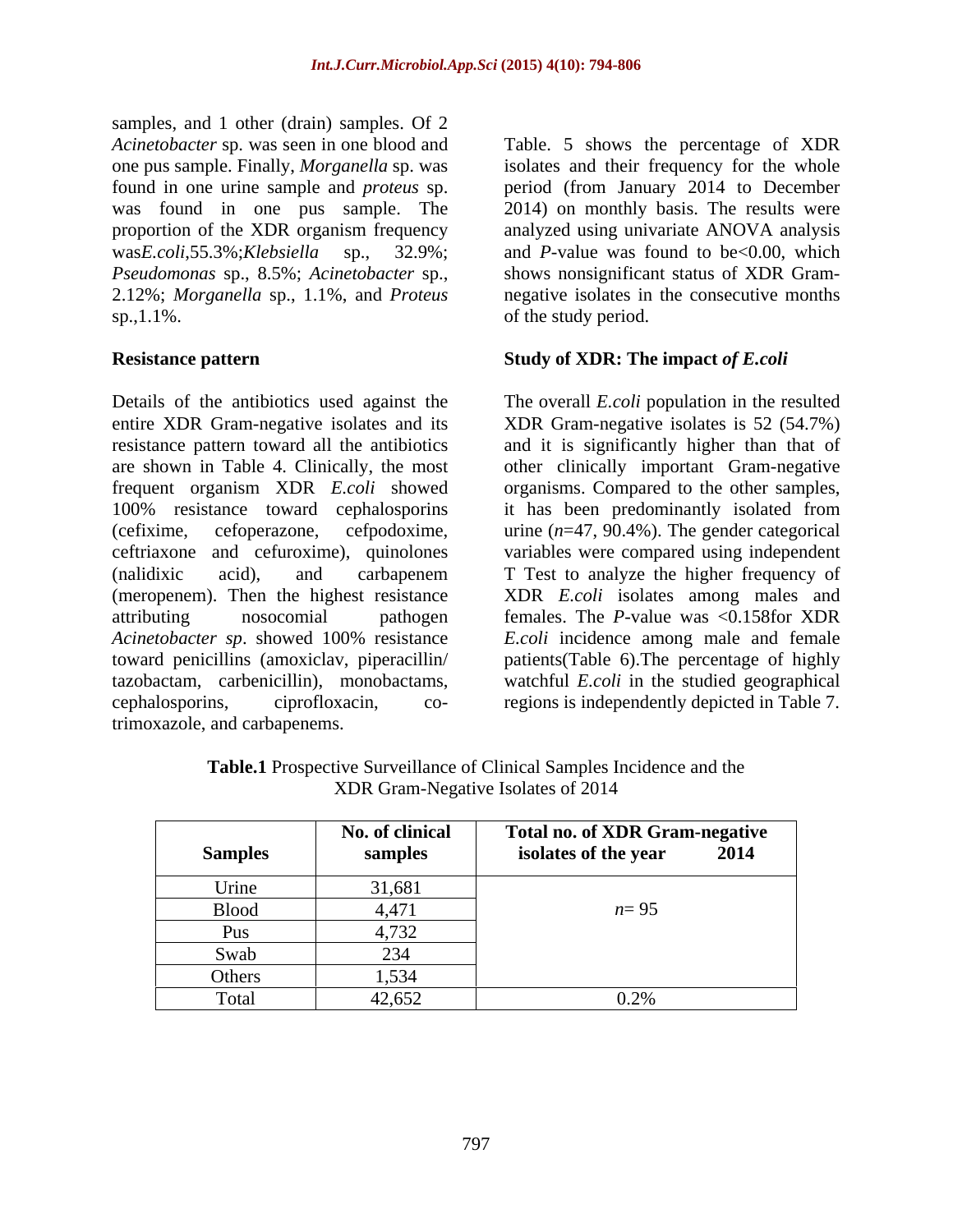**Table.2** Selected Patients Characteristics of Clinically Observed Routine Infections with Extreme Drug Resistance (n=95/42,652) and XDR Patients Age Compatibility Analysis Using Independent T Test

| <b>Patient characteristics</b>  | <b>Number</b>            | Proportion of study population (%) | *P-value |
|---------------------------------|--------------------------|------------------------------------|----------|
| <b>Sex</b>                      |                          |                                    |          |
| Male, casepatients              | 44                       | 46.8                               |          |
| Female, casepatients            | 51                       | 53.6                               |          |
| Age Group (age at<br>admission) |                          |                                    |          |
| $0-10$ years                    | 16                       | 17.02                              |          |
| $11-20$ years                   | 6                        | 6.38                               |          |
| $21-30$ years                   | 10                       | 10.63                              |          |
| $31-40$ years                   | 14                       | 14.89                              |          |
| $41-50$ years                   | 12                       | 12.76                              |          |
| $51-60$ years                   | 15                       | 15.95                              | < 0.718  |
| $61-70$ years                   |                          | 7.44                               |          |
| $71-80$ years                   |                          | 1.06                               |          |
| 81-90 years                     |                          | 6.38                               |          |
| 91-100 years                    | $\overline{\phantom{0}}$ | $\sim$ $-$                         |          |
| <b>Age missing</b>              | $\overline{ }$           |                                    |          |
| <b>Infection: sample</b>        |                          |                                    |          |
| Urine sample                    | 77                       | 81.0                               |          |
| Blood sample                    | $\sim$                   | 2.12                               |          |
| Pus sample                      | 15                       | 15.9                               |          |
| Swab sample                     | $\overline{\phantom{0}}$ | $\sim$                             |          |
| Others<br>$\sim$                |                          | 1.1                                |          |

Based on relevance and frequency

| <b>Table.3</b> Frequency of XDR Gram-Negative Bacteria Prevalence in Overall Samples |  |  |
|--------------------------------------------------------------------------------------|--|--|
|                                                                                      |  |  |

| <b>Clinical</b>     | E.coli   | Pseudomonas |             | Klebsiella Acinetobacter Morganella Proteus sp. |            |         |
|---------------------|----------|-------------|-------------|-------------------------------------------------|------------|---------|
| specimens           | $(n=52)$ | sp. $(n=8)$ | $sp.(n=31)$ | $sp.(n=2)$                                      | $sp.(n=1)$ | $(n=1)$ |
| Urine $(n=77)$      |          |             |             |                                                 |            |         |
| $\text{Blood}(n=2)$ |          |             |             |                                                 |            |         |
| Pus $(n=15)$        |          |             |             |                                                 |            |         |
| Swab                |          |             |             |                                                 |            |         |
| $(n=0)$             |          |             |             |                                                 |            |         |
| Others $(n=1)$      |          |             |             |                                                 |            |         |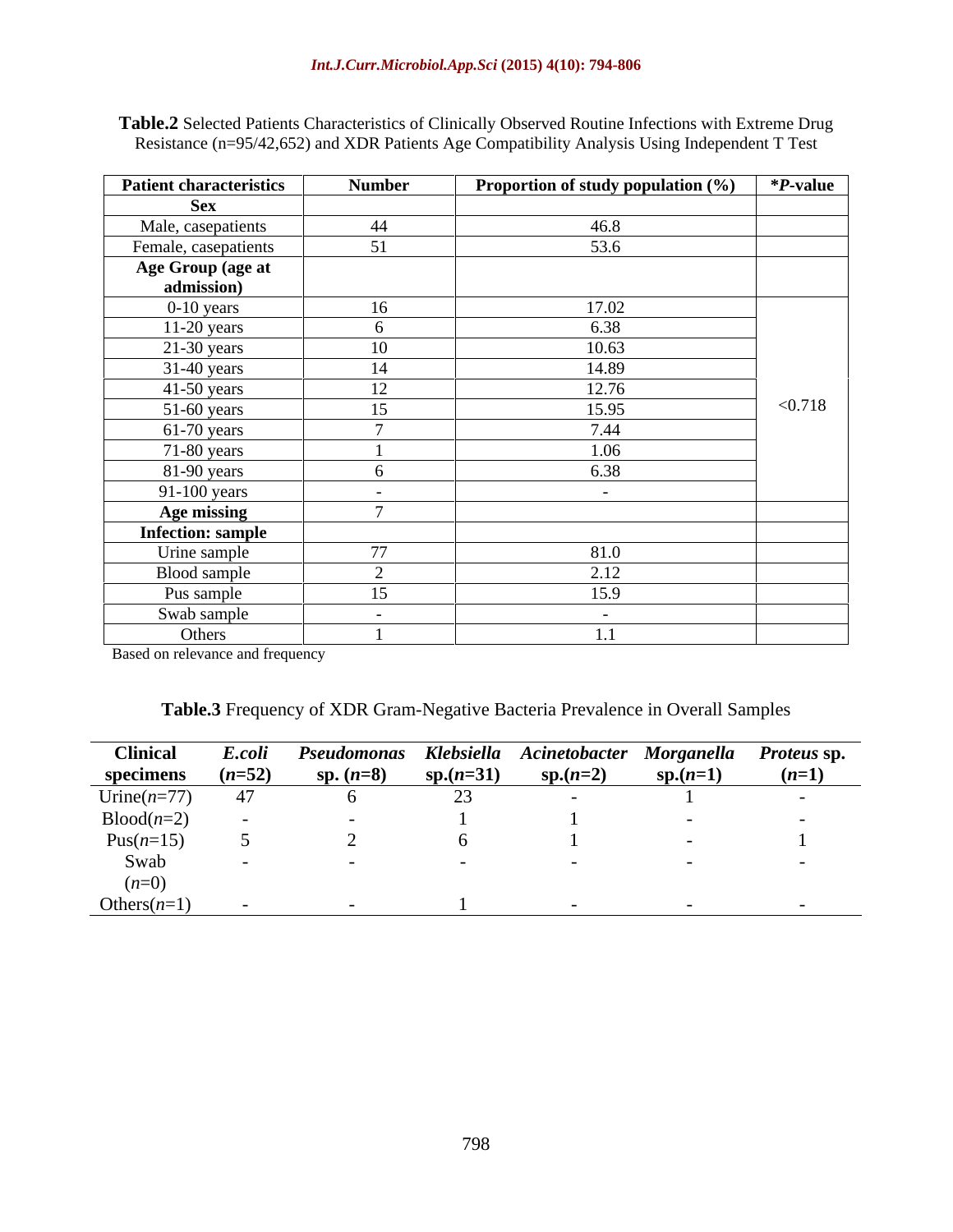| <b>Table.4</b> Percentage Analysis of<br>of XDR Resistance Using Major. | $\cdots$<br>Antibiotics |  |
|-------------------------------------------------------------------------|-------------------------|--|
|                                                                         |                         |  |

| Antimicrobial                             |                   |                             | % Resistance (number of 100% resistance isolates/number of tested XDR isolates) |          |                                      |                            |                     |                       |
|-------------------------------------------|-------------------|-----------------------------|---------------------------------------------------------------------------------|----------|--------------------------------------|----------------------------|---------------------|-----------------------|
| agents                                    | A.baumanii E.coli |                             | Klebsiella                                                                      |          | Klebsiella   Klebsiella              | <b>Pseudomonas</b> Proteus |                     | Morganella            |
|                                           |                   |                             | pneumoniae                                                                      | Sp.      | oxytoca                              | sp.                        | $mirabilis$ sp.     |                       |
| Penicillin                                |                   |                             |                                                                                 |          |                                      |                            |                     |                       |
| Amoxyclav                                 | 100(2/2)          | $78.84(41/52)$ 88.8(16/18)  |                                                                                 | 100(1/1) | 66.6(8/12)                           | 50(4/8)                    | 100(1/1)            | 100(1/1)              |
| Ampicillin/Sulbactam $\vert 0(0/2) \vert$ |                   | $73.07(38/52)$ 77.7(14/18)  |                                                                                 | 100(1/1) | 75(9/12)                             | 87.5(7/8)                  | 100(1/1)            | 100(1/1)              |
| Piperacillin                              | 100(2/2)          | $44.23(23/52)$ 44.4(8/18)   |                                                                                 | 100(1/1) | 58.3(7/12)                           | 37.5(3/8)                  | $100(1/1)$ $0(0/1)$ |                       |
| /Tazobactam                               |                   |                             |                                                                                 |          |                                      |                            |                     |                       |
| Carbenicillin                             | 100(2/2)          |                             | 100(5/5)                                                                        | 100(1/1) | 100(2/2)                             | 50(1/2)                    | $100(1/1)$ .        |                       |
| Aminoglycosides                           |                   |                             |                                                                                 |          |                                      |                            |                     |                       |
| Amikacin                                  | 0(0/2)            | $46.15(24/52)$ 61.1(11/18)  |                                                                                 | 100(1/1) | 33.3(4/12)                           | 62.5(5/8)                  | 0(0/1)              | 0(0/1)                |
| Gentamicin                                | 50(1/2)           | $46.15(24/52)$ 72.2(13/18)  |                                                                                 | 100(1/1) | 66.6(8/12)                           | 50(4/8)                    | 0(0/1)              | 0(0/1)                |
|                                           |                   |                             |                                                                                 |          |                                      |                            |                     |                       |
| Netillin                                  | 50(1/2)           | 42(21/50)                   | 61.1(11/18)                                                                     | 100(1/1) | 41.6(5/12)                           | 85.7(6/7)                  | 0(0/1)              | 100(1/1)              |
| Tobramycin                                | 0(0/2)            | 50(2/4)                     | 80(4/8)                                                                         | 100(1/1) | 50(1/2)                              | 50(1/2)                    | 0(0/1)              |                       |
| Monobactam                                |                   |                             |                                                                                 |          |                                      |                            |                     |                       |
| Aztreonam                                 | 100(2/2)          | $88.23(45/51)$ 88.8(16/18)  |                                                                                 | 100(1/1) | $\vert$ 91.6(11/12) $\vert$ 75(6/8)  |                            |                     | $100(1/1)$ $100(1/1)$ |
| <b>Cephalosporins</b>                     |                   |                             |                                                                                 |          |                                      |                            |                     |                       |
| Cefaclor                                  | 100(2/2)          | $98.07(51/52)$ 100(18/18)   |                                                                                 | 100(1/1) | 100(12/12)                           | 100(8/8)                   | 100(1/1)            | 100(1/1)              |
| Cefepime                                  | 100(2/2)          | 80.7(42/52)                 | 94.4(17/18)                                                                     | 100(1/1) | 83.3(10/12) 100(8/8)                 |                            | 100(1/1)            | 100(1/1)              |
| Cefixime                                  | 100(2/2)          | 100(52/52)                  | 100(18/18)                                                                      | 100(1/1) | 100(12/12)                           | 100(8/8)                   | 100(1/1)            | 100(1/1)              |
| Cefoperazone                              | 100(2/2)          | 100(52/52)                  | 100(18/18)                                                                      | 100(1/1) | 100(12/12)                           | 100(8/8)                   | 100(1/1)            | 100(1/1)              |
| Cefotaxime                                | 100(2/2)          | $98.07(51/52)$   100(18/18) |                                                                                 | 100(1/1) | 100(12/12)                           | 100(8/8)                   | 100(1/1)            | 100(1/1)              |
| Cefpodoxime                               | 100(2/2)          | 100(52/52)                  | 100(18/18)                                                                      | 100(1/1) | 100(12/12)                           | 100(8/8)                   | 100(1/1)            | 100(1/1)              |
| Ceftazidime                               | 100(2/2)          | 92.3(48/52)                 | 88.8(16/18)                                                                     | 100(1/1) | $83.3(10/12)$ 87.5(7/8)              |                            | 100(1/1)            | 100(1/1)              |
| Ceftriaxone                               | 100(2/2)          | 100(52/52)                  | 100(18/18)                                                                      | 100(1/1) | $100(12/12)$ 87.5(7/8)               |                            | 100(1/1)            | 100(1/1)              |
| Cefuroxime                                |                   | 100(47/47)                  | 100(13/13)                                                                      |          | $100(10/10)$   $100(6/6)$            |                            |                     | 100(1/1)              |
| Cefazolin                                 |                   |                             |                                                                                 |          |                                      |                            |                     |                       |
| Quinolones                                |                   |                             |                                                                                 |          |                                      |                            |                     |                       |
| Ciprofloxacin                             | 100(2/2)          |                             | 100(18/18)                                                                      |          | $100(1/1)$   83.3(10/12)   62.5(5/8) |                            | 0(0/1)              | 100(1/1)              |
|                                           |                   |                             |                                                                                 |          |                                      |                            |                     |                       |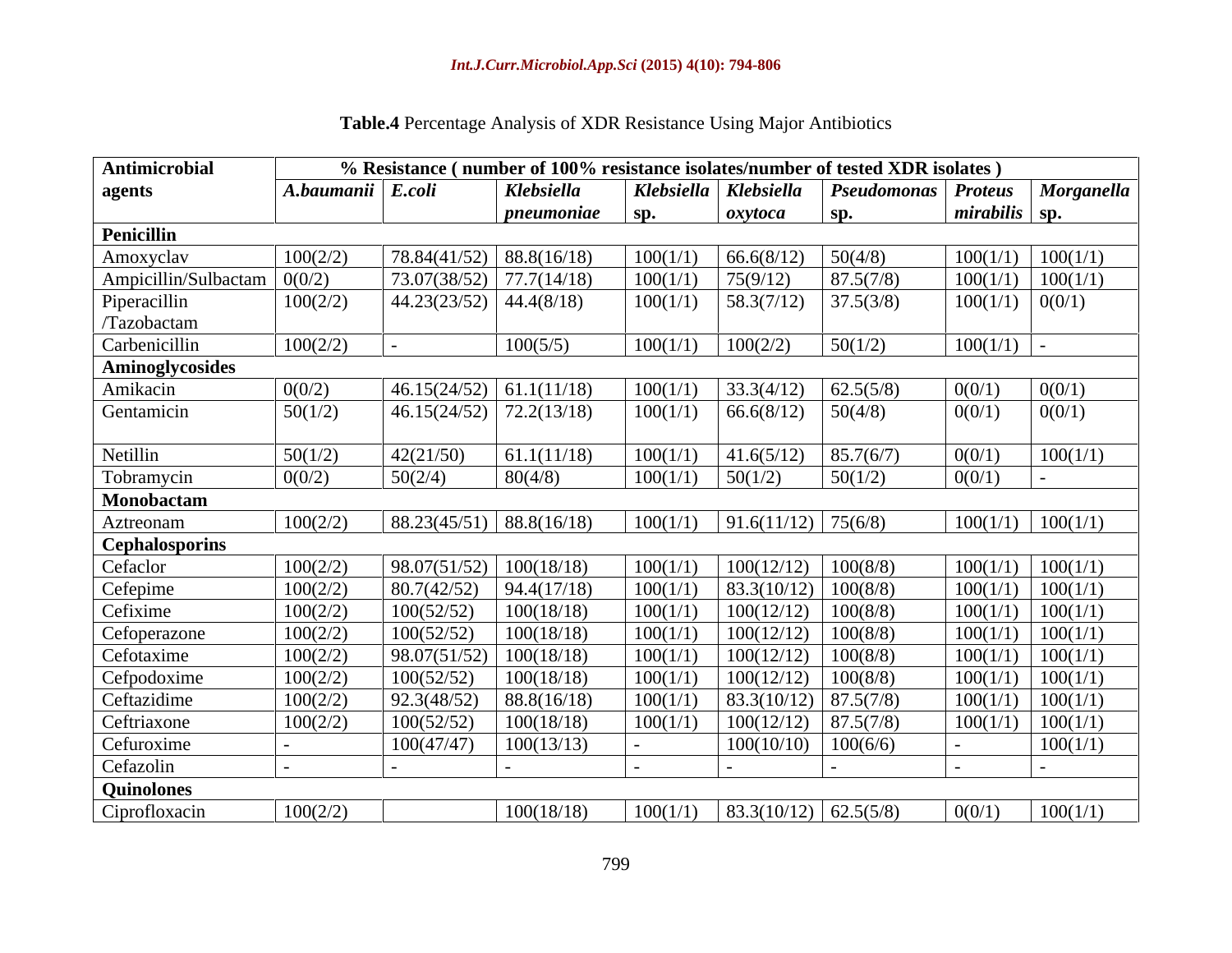|                 |          | 96.15(50/52) |                              |          |            |            |              |          |
|-----------------|----------|--------------|------------------------------|----------|------------|------------|--------------|----------|
| Co-Trimaxazole  | 100(2/2) | 92.3(48/52)  | 66.6(12/18)                  | 0(0/1)   | 90(9/10)   | 62.5(5/8)  | 100(1/1)     | 0(0/1)   |
| Levofloxacin    | 0(0/2)   |              | 38.46(20/52)   55.5(10/18)   | 0(0/1)   | 33.3(4/12) | 50(4/8)    | 0(0/1)       | 0(0/1)   |
| Nalidixic acid  |          | 100(47/47)   | 100(13/13)                   |          | 60(6/10)   | 66.66(4/6) |              | 0(0/1)   |
| Norfloxacin     |          |              | $85.10(40/47)$   76.9(10/13) |          | 80(8/10)   | 66.66(4/6) |              | 100(1/1) |
| Ofloxacin       |          | 78.2(37/47)  | 91.6(11/12)                  |          | 60(6/10)   | 66.66(4/6) |              | 100(1/1) |
| Carbapenem      |          |              |                              |          |            |            |              |          |
| Ertapenem       |          |              |                              |          |            | 100(1/1)   |              |          |
| Imipenem        | 100(2/2) | 0(0/52)      | 0(0/18)                      | 0(0/1)   | 0(0/12)    | 12.5(1/8)  | 0(0/1)       | 0(0/1)   |
| Faropenem       | 100(2/2) | 80(4/5)      | 100(5/5)                     | 100(1/1) | 50(1/2)    | 100(2/2)   | $100(1/1)$ - |          |
| Meropenem       |          | 100(9/9)     | 10(3/3)                      |          |            | 100(4/4)   |              |          |
| Tetracyclines   | 100(2/2) | 53.8(28/52)  | 38.8(7/18)                   | 0(0/1)   | 25(3/12)   | 37.5(3/8)  | 100(1/1)     | 100(1/1) |
| Doxycycline     | 100(2/2) | 20(1/5)      | 66.6(4/6)                    | 0(0/1)   | 50(1/2)    | 100(2/2)   | $100(1/1)$ - |          |
| hydrochloride   |          |              |                              |          |            |            |              |          |
| Furantoin       |          |              |                              |          |            |            |              |          |
| Nitrofurantoin  |          | 13.0(6/46)   | 30.7(4/13)                   |          | 30(3/10)   | 50(3/6)    |              | 0(0/1)   |
| Amphenicols     |          |              |                              |          |            |            |              |          |
| Chloramphenicol | 50(1/2)  | 0(0/5)       | 60(3/5)                      | 0(0/1)   | 50(1/2)    | 50(1/2)    | 0(0/1)       |          |
|                 |          |              |                              |          |            |            |              |          |
|                 |          |              |                              |          |            |            |              |          |

Antimicrobial resistance pattern; % Resistant (number of resistant isolates / number of tested isolates

### **Table.5** Incidence of XDR Gram-Negative Isolates Month-Wise Frequency Test Using UnivariateANOVA

| <b>Isolates</b>                   |                                 |                                                     |       |                           |       |                    |       |                   | % of isolates incidence during the period of 2015 (January–December) |      |                   |       |                       |
|-----------------------------------|---------------------------------|-----------------------------------------------------|-------|---------------------------|-------|--------------------|-------|-------------------|----------------------------------------------------------------------|------|-------------------|-------|-----------------------|
|                                   |                                 | January   February   March   April   May   June   . |       |                           |       |                    |       |                   | July   August   September   October   November   December            |      |                   |       | $*$ D<br><b>Value</b> |
| E.coli                            | 11.32                           | 5.66                                                | 13.20 | 7.5 <sub>A</sub><br>-ن. ا | 11.32 | 11.32 <sub>1</sub> | 5.66  | 3.77              | 13.20                                                                | 5.66 | $\cup$ . $\prime$ | 7.54  |                       |
| Klebsiella sp.                    |                                 |                                                     | 3.33  |                           | 10    | 6.66               | 13.33 |                   | 6.66                                                                 | 6.66 |                   | 13.33 |                       |
| Pseudomonas sp.                   | $1 \cap 4$<br>$1 \angle . \cup$ | 12.5                                                |       |                           | ر_    |                    |       | $1 \angle . \cup$ | 125<br>12.J                                                          | 12.5 |                   | 12.5  |                       |
| $\wedge$ <i>Acinetobacter sp.</i> |                                 |                                                     |       |                           |       |                    |       |                   |                                                                      |      |                   |       |                       |
| Morganella sp.                    |                                 |                                                     |       |                           |       |                    |       |                   |                                                                      |      |                   |       | $*P<0.00$             |
| <i>Proteus</i> sp.                |                                 |                                                     |       |                           |       |                    |       |                   |                                                                      |      |                   |       |                       |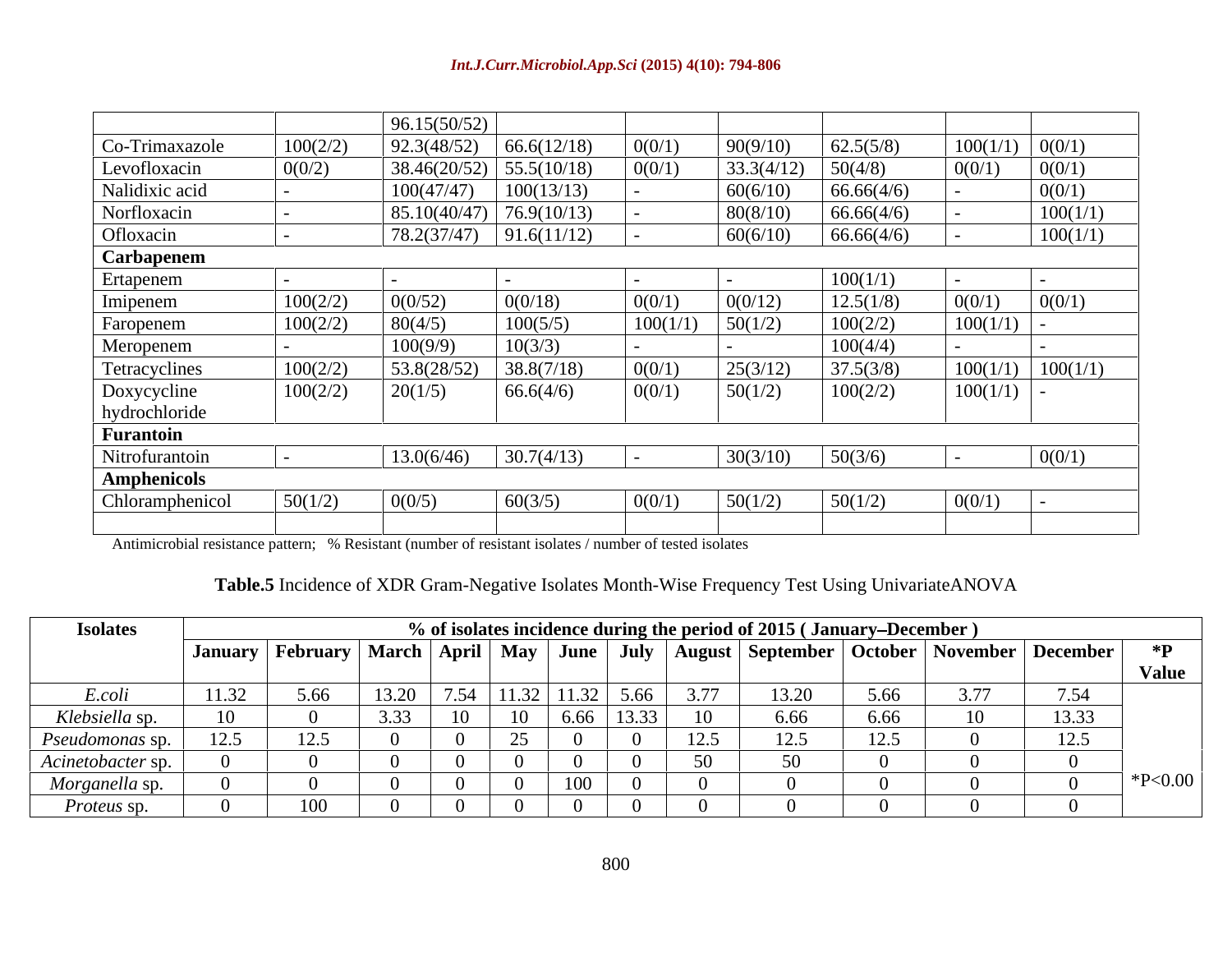| <b>Patients,</b> | No. of XDR        | No. of XDR        | <i>*P</i> -value |
|------------------|-------------------|-------------------|------------------|
| Age              | E.coliisolates in | E.coliisolates in |                  |
|                  | male              | female            |                  |
| $0 - 20$         |                   |                   |                  |
| $21-40$          |                   |                   | < 0.158          |
| $41 - 60$        |                   |                   |                  |
| 61-80            |                   |                   |                  |
| 81-100           |                   |                   |                  |

**Table.6** Age Compatibility of XDR E.coli Between Male and Female Patients Using Independent T Test

**Table.7** Study of XDR *E.coli* Isolates Frequency in the Studied Regions

|                      | No. of                               | $%$ of        |
|----------------------|--------------------------------------|---------------|
| Geographical regions | E.coli                               | incidence     |
|                      |                                      | (region wise) |
| Dindigul             |                                      | 1.7           |
| Erode                |                                      | 9.6           |
| HeadOffice           | 15                                   | 28.8          |
| Karur                |                                      | 1.9           |
| Madurai              | $\Omega$<br>$\overline{\phantom{a}}$ | 42.3          |
| PNPalayam            |                                      | 3.8           |
| Pollachi             |                                      | 9.6           |
| Trichy               |                                      | 1Q<br>1.7     |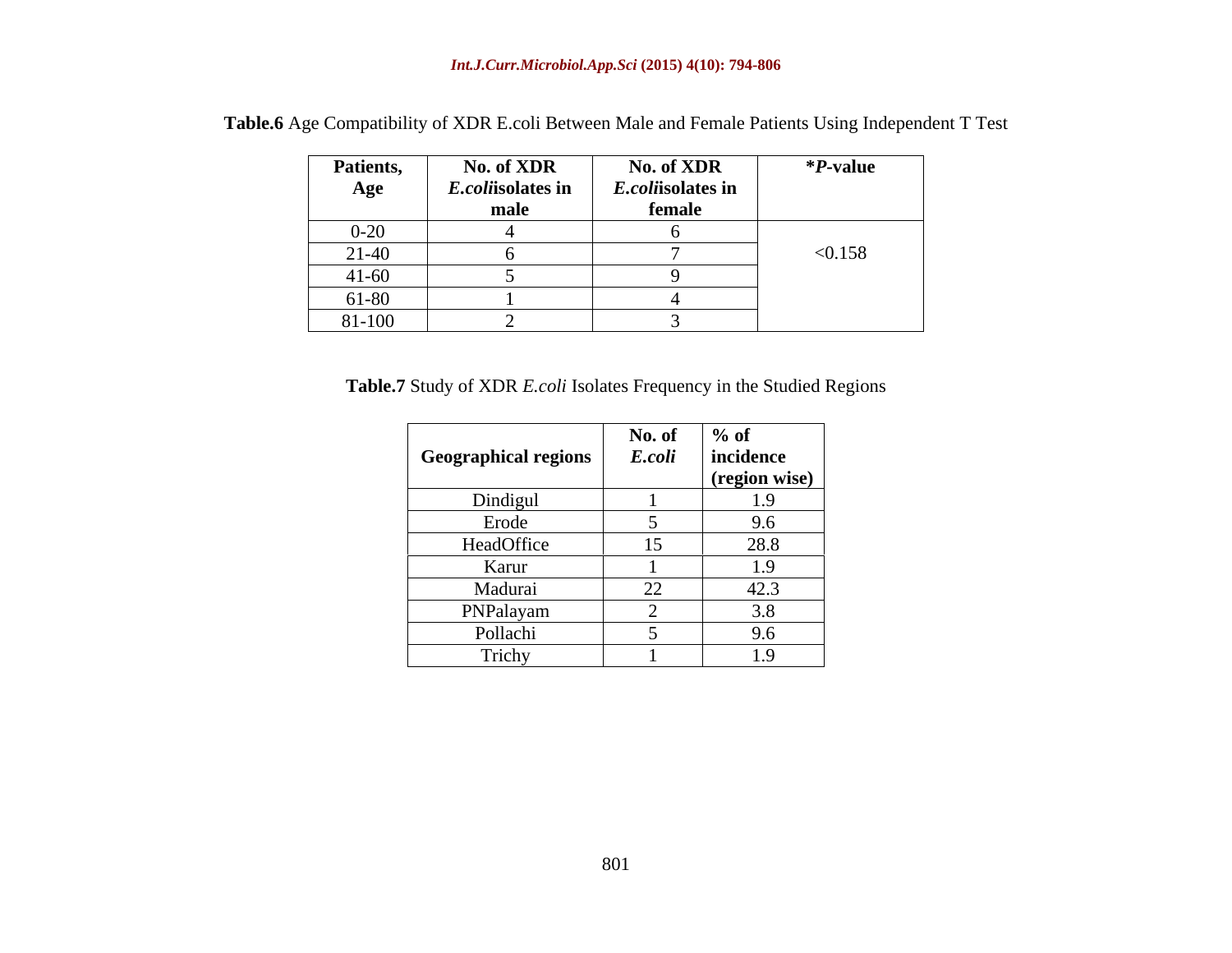The highest XDR prevalence was reported from the Madurai geographical regionof The first part of the study shows that the Tamil Nadu, and the incidence of *E.coli*was prevalence of bacterial infections in female high in the Madurai geographical region. population is 53.2%, it was higher than that The accumulation of total number of XDR in males(46.8%).It is similar to that shown Gram-negative bacteria (*n* = 95, 0.2%) in in various reports worldwide. This is mainly this survey has been found. This due to urinary tract infections among surveillance study has accounted the XDR females, since females are more prone than gram-negative prevalence as high because 1 males (Linhares et al., 2013). Screening in every 454 sampleshad positive XDR found highest number of urine samples with Gram-negative bacteria. The demographic E.coli causing Urinary tract infections(Todd gender data took account of prevalence et al., 2013).Using independent T test among females(51, 53.6%) and males(44, 46.3%), and in the case of predominant *E.coli*, it was 38.3% for males  $(n = 18)$  and 61.7% for females  $(n = 29)$ . The prevalence Most literature revealed that XDR of Gram-negative isolates during this one-

study investigating the prevalence of XDR PDR Gram-negative bacteria is becoming a fourth isolated pathogens. However, for drug development. Unfortunately, the sound epidemiological surveillance and it In addition, the *Acinetobacter* sp. are

**Clinical outcomes** will be an asset to the national surveillance systems.

> analysis, *P*-value was found to be <0.718,which is statistically not significant.

year period was higher with *E.coli*(*n*=52, mortality among patients, in particular with 54.7%)followed by *Klebsiella* sp.(*n*=31, carbapenem resistance (Christian et al., 32.6%),*Pseudomonas* sp. (*n*=8, 2008; Rekha Bisht et al., 2009;Karthikeyan 8.4%),*Acinetobacter* sp. (*n*=2, 2.1%), et al., 2010; Schwaber et al., 2008; *Proteus* sp. (*n*=1, 1.1%), and *Morganella* sp. Cagnacci et al., 2008; Souliet al., 2008). In (*n*=1, 1.1%). our study, we found *E.coli*to be the first and To the best of our knowledge, this is the first and Hooper, 2010).*Klebsiella* sp. was found Gram-negative bacteria in South India with third, and *Acinetobacter* sp., *Proteus* sp., vast sample size. The presence of XDR and and *Morganella* sp., were the least and common scenario next to that of the MDR *Acinetobacter* sp. is the least and also the Gram-negative bacteria (Souli et al., 2008). The most pathogenic and resistant attributing The global concern and aim toward these organism compare to other organisms drug-resistant pathogens is conducting (Stuart and Bonnie Marshall, 2004).During survey research locally and internationally the last few decades, *K.pneumoniae*has been development of novel antibiotics against showing resistant organism among the theseXDR Gram-negative bacteria does not *Enterobacteriaceae* family (David Paterson, meet safety standards (Maltezou, 2009). 2006). Next to the *E.coli* and *Klebsiella* sp., According to the susceptibility variance, the *Pseudomonas* sp.and *Acinetobacter* sp. only XDR Gram-negative bacteria were are the serious nosocomial pathogens with focused in this study to compare the XDR characters. This extreme capability of resistant attributesfor major antibiotics. The these two organisms is due to their ability of information provided here is based on a acquiring intrinsic resistance to many drugs. Most literature revealed that XDR *Enterobacteriaceae* is associated with high most frequently isolated uropathogen (Peleg to be the second, *Pseudomonas* sp., the fourth isolated pathogens. However, found to be the most pathogenic and often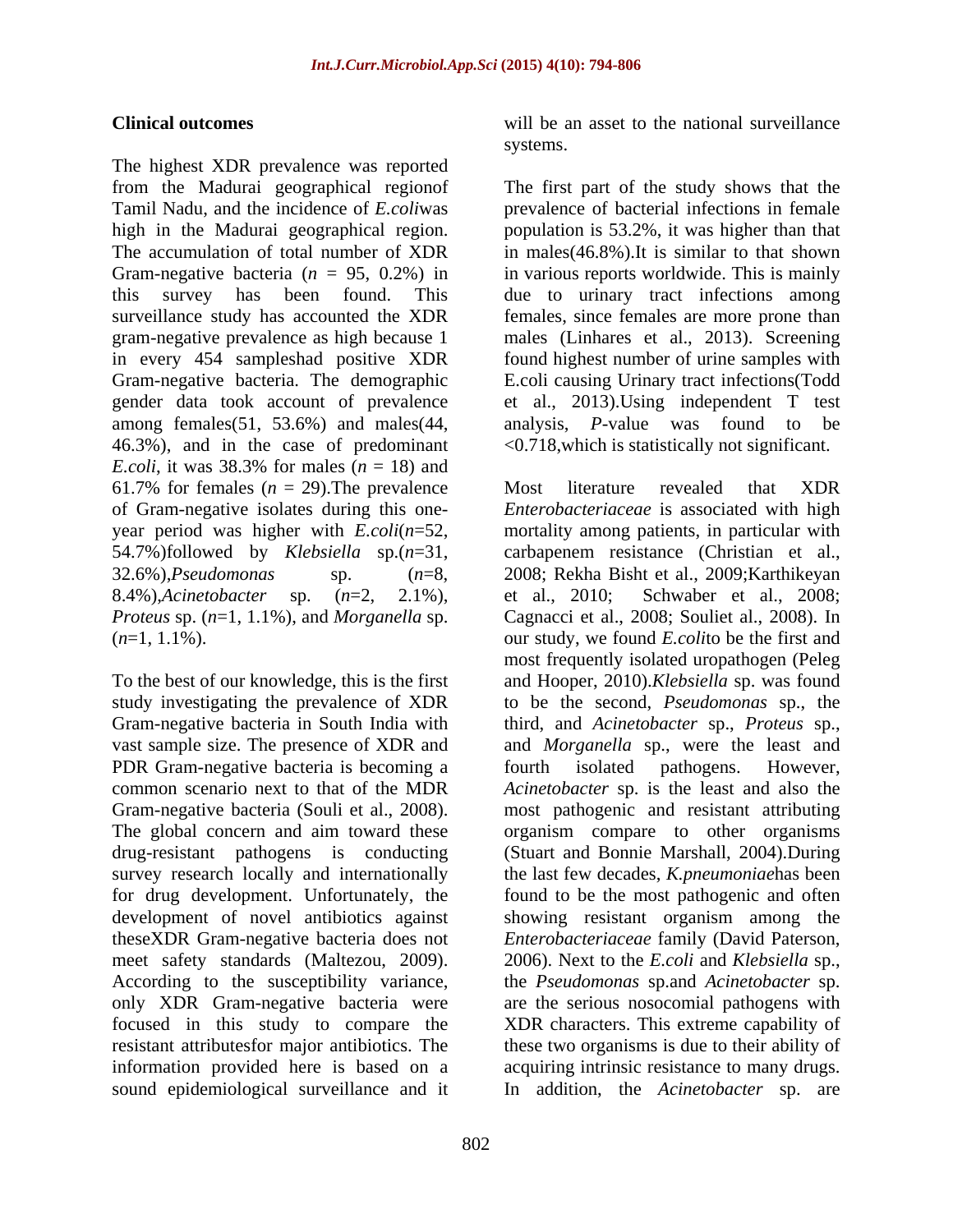repeatedly reported in many literatures to be group antibiotics, which is the last choice MDR, XDR, and PDR pathogens, and it is noted with high impact on ICU, long stay the penicillin groups (Engel,2009). In this among hospitalized patients, and high case, the there is a presence of beta mortality rate (Stuartand Bonnie Marshall, lactamase and carbapenamase enzymes and 2004;Ahmed Hasanin et al., 2014; Tamma et the upregulated efflux pump mechanisms al., 2012;NeleBrusselaers et al., 2011; Marin rule the outer membrane ofthat organism H. Kollef et al., 2011). The least isolated XDR *Morganella* sp. and *Proteus* sp. are notstudied since they were obtained once The present study indigenously performed during the study period. In this study, in which samples were collected from 15 megative bacteria incidence on monthly basis regions, the maximum prevalence of throughout the study period. Fortunately, in XDR(39%) wasfound in the Madurai South India, this trend is not significant as it geographical region andthe second shows less alarming status with no constant maximum was found in the Coimbatore and increasing XDR prevalence in the geographical region (35%). This status could be predicted as these two regions are highly

that *Enterobacteriaceae* are developing and and the prevalence is also higher in the clinical laboratories. Nowadays XDR Gram the *Acinetobacter* sp., *Klebsiella* sp., *Pseudomonas* sp., *Morganella* sp., *Proteus* frequent XDR Gram-negative bacterium<br>E.coli is showing approximately 100% resistance toward cephalosporins. Next to resistance as it shows 100% resistance resistant characters is *Acinetobacter* sp., it shows 100% resistance toward carbapenem Engel, 2009). The frequency of XDR

(Christian et al., 2008), and also to utmost of (Nordmann et al., 2012; Engel,2009).

univariate ANOVA for the XDR Gram following months throughout the period.

developed with more exposures to The study of predominant XDR Gram antibiotics intake among public. negative pathogen *E.coli*with the highest The overall prevalence of XDR in Gram- rate of incidence as shown in many of our negative bacteria was found to be higher for previous reports on the antibiotic resistance nosocomial pathogen *Acinetobacter* sp., and in *Enterobacteriaceae*family (Peleg and it is frequent in *E.coli*, which is similar to Hooper, 2010). The independent T test value that shown in many reports analysis of XDR*E.coli* patients' age worldwide(Stuart and Bonnie Marshall, groupresults with non-significant value,since 2004;Todd et al., 2013; Ahmed Hasanin et it is commonly higher with female patients. al., 2014). In this study, we clearly found The prevalence of XDR*E.coli* remains spreading the resistant characters very fast and the second highest in the Coimbatore number of urine samples shows the highest highest in the Madurai region with 42.3% region with 29%.

negative bacteria are showing default the aim of a broad-level screening shows the resistance toward cephalosporin groups distribution of XDR Gram-negative bacteria (Ahmed Hasanin et al., 2014). In this study in South India. Our investigation also makes sp. have 100% resistance toward such as geographical region, age, and cephalosporins, and the predominantly gender. This study also repeatedly confirms *E.coli* is showing approximately 100% virulent XDR pathogen with high risk of that, notable nosocomial pathogen with high toward last-choice antibiotic carbapenems Our epidemiological study conducted with public the remarkable status of highly resistant isolates under various categories that *Acinetobacter baumannii* is the most virulent XDR pathogen with high risk of resistance as it shows 100% resistance (Stuartand Bonnie Marshall, 2004; Engel,2009).The frequency of XDR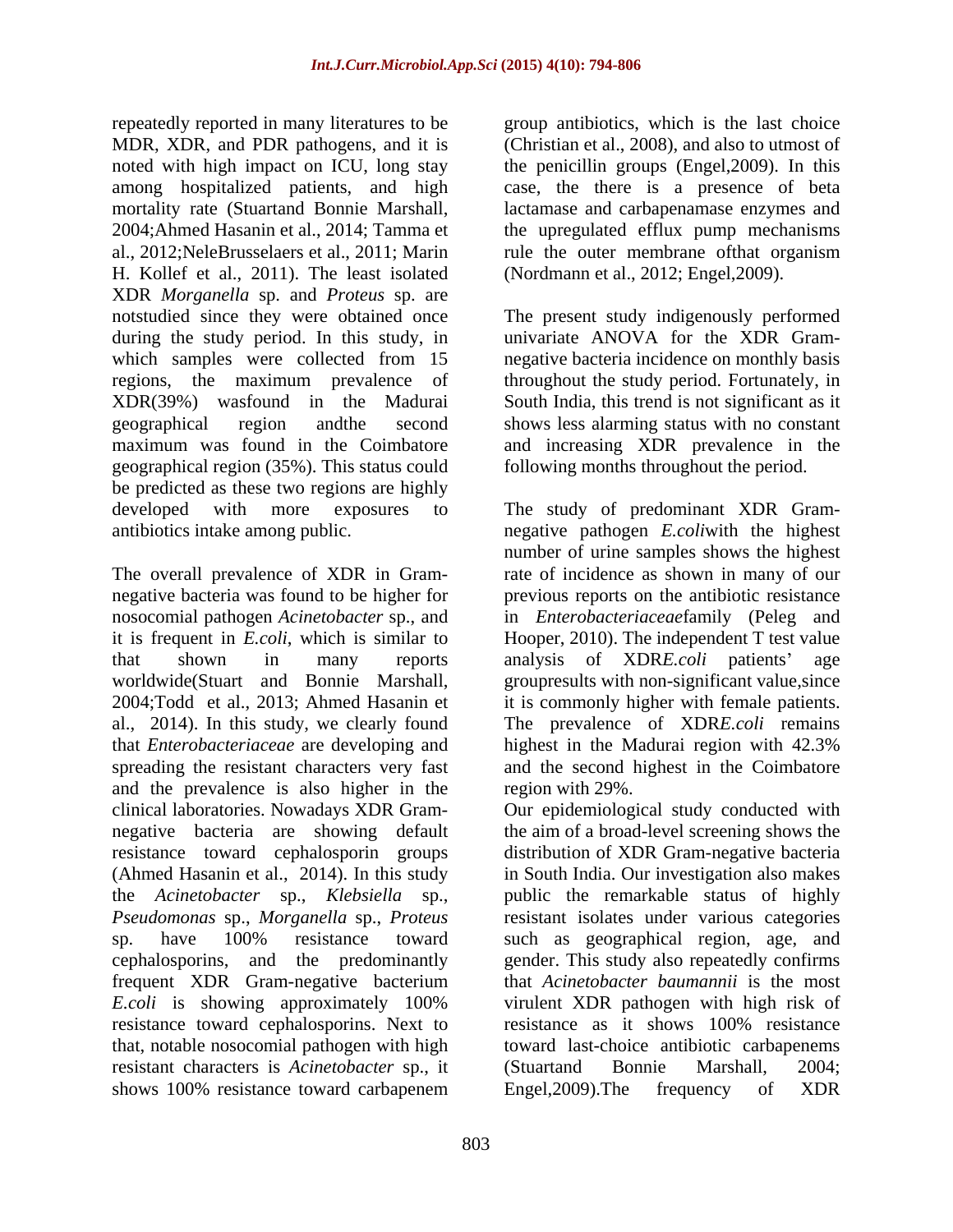uropathogen *E.coli* is also parallel, with many previous studies by showing highest Profiles in Bacteria Isolated from number of recurrent resistant organism compared to all other Gram-negative isolates observed in this study(Todd et al., Pinyo Rattanaumpawan, Prapassorn 2013; Peleg and Hooper, 2010). We strongly Ussavasodhi, Pattaarachai Kiratisin suggest that our study will be the promising and Nalinee Aswapokee. 2013. evidence on the prevalence of XDR Gram negative bacteria in the South India. Unfortunately, gene-level dissemination was  $\qquad \qquad \text{gram} \quad - \quad \text{negative} \quad \text{bacteria.BMC}$ not performed during that period, and it will be the subject of ourfuture epidemiological Todd J Vento, David W Cole, KatrinMende, investigation. The contract of the contract of the contract of the contract of the contract of the contract of the contract of the contract of the contract of the contract of the contract of the contract of the contract of

Authors acknowledge the support and Miriam L Beckius, Michael L Microbiology, Bioline Laboratory, and Rangasamy College of Arts and Science, Tiruchengode. And also, in-depth thanks to the US and Afghanistan. BMC Mr. Patchamuthu, SuriyaPrabhaPrabhu and Infectious Diseases. 13:68

- Stuart, BL., and Bonnie Marshall. 2004.
- 
- Magiorakos, A P., Srinivasan, A., Carey, R B et al., 2012. Multidrug-resistant,
- Akter, S.,Rafiq-Un-Nabi, F., Ahmed Rupa,

Antibiotic Resistance and Plasmid Profiles in Bacteria Isolated from Market-Fresh Vegetables. Agric. Food Anal.Bacteriol. 1: 140-149.

- Pinyo Rattanaumpawan, Prapassorn Ussavasodhi, PattaarachaiKiratisin and NalineeAswapokee. 2013. Epidemiology of bacteremia caused by uncommon non-fermentative gram – negative bacteria.BMC Infectious Diseases.13:167.
- **Acknowledgments** Charles H Guymon, Xin Yu, encouragement from Department of Landrum and Clinton K Department of Biotechnology, K.S. gram-negative bacteria colonization Todd J Vento, David W Cole, KatrinMende, Tatjana P Calvano, Elizabeth A Rini, Charla C Tully, Wendy C Zera, Charles H Guymon, Xin Yu, Kristelle A Cheatle, Kevin S Akers, Miriam L Beckius, Michael L Landrum and Clinton K Murray.2013.Multidrug-resistant of helthy US military personnel in the US and Afghanistan.BMC Infectious Diseases. 13:68
- Karunakaran G for their ideas and support. Ahmed Hasanin, AkramEladawy, Hossam **Reference** Lotfy, HananMostafa, DoaaGhaith Antibacterial resistance worldwide: resistant gram negative bacilli in causes, challenges and response. Nat surgical intensive care in Egypt.Pan Med 10: S122 129. African Medical Journal. 19:177. Mohamed, Yasmin Salah, Ahmed and Ahmed Mukhtar. 2014.Prevalence of extensively drug-
- Souli, M., Galani, I., Giamarellou, H. 2008. Christian G. Giske, Dominique L. Monnet, Emergence of Extensively Drug Otto Cars and Yehuda Carmeli Resistant and Pan Drug-Resistant .2008. Clinical and Economic Impact Gram-negative Bacilli in Europe. of Common Multidrug-Resistant Euro Surveill.13(47): pii = 19045. Gram-Negative Bacilli. Gram-Negative Bacilli. Antimicrob.Agents Chemother. 52(3):813
	- extensively drug-resistant and Robert, A., Bonomo and Dora Szabo .2006. pandrug-resistant bacteria: an International expert proposal for in AcinetobacterSpecies and interim standard definitions for *Pseudomonas aeruginosa*.Clinical acquired resistance. ClinMicrobiol Robert, A., Bonomo and Dora Szabo .2006. Mechanisms of Multidrug Resistance in *Acinetobacter*Species and *Pseudomonas aeruginosa.*Clinical Infectious Diseases .43:S49–56
	- Infect.18: 268 281 Xiao-Zhe Huang, Jonathan G. Frye., Md. Bari,L and M. A. Hossain. 2011. Glenn, Julie A. Ake,Wanwen Su,Mohamad A. Chahine, LaShanda M.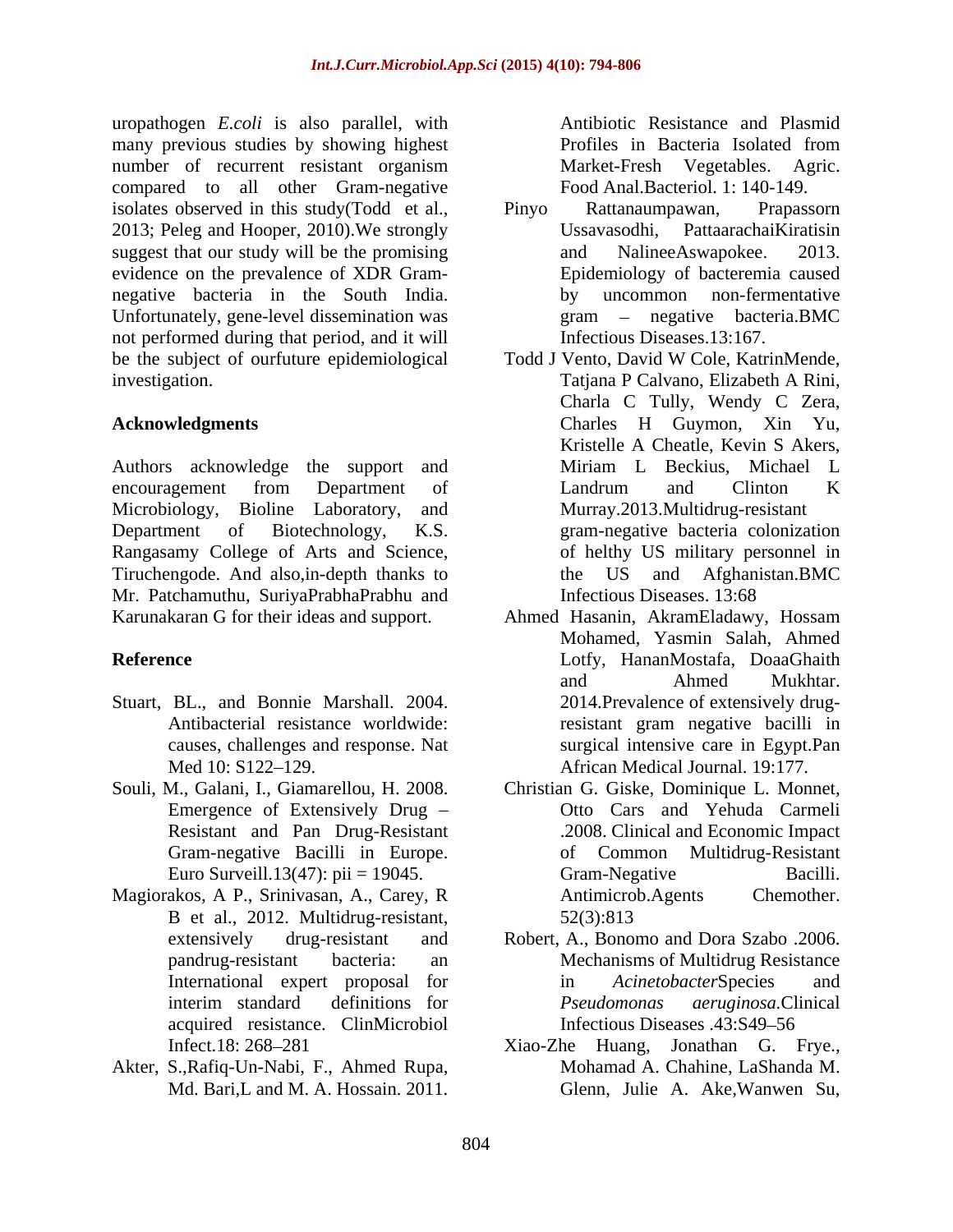*Enterobacteriaceae* Isolated during

- RekhaBisht, AlokKatiyar, Rajat Singh,
- Levy, SB. 2001. Antibiotic resistance: Consequences of inaction. Clin 18:263–72.
- Karthikeyan K Kumarasamy, Mark A

Sunil Maharjan, ShazadMushtaq, Ujjwayini Ray, Jayanta B Sarma,

Tamma, PD., Cosgrove, SE., Maragakis, treatment of infections with gram-

- Mikeljon P.Nikolich, Emil P. Lesho. Peleg, AY., Hooper, DC. 2010. Hospital- 2012. Characteristics of Plasmids in acquired infections due to gram- Multi-Drug-Resistant negative bacteria.N Engl J Med. 362:1804 13.
- Prospective Surveillance of a Newly Linhares, I., Raposo, T., Rodrigues, A., Opened Hospital in Iraq. PLoS ONE Almeida, A. 2013. Frequency and 7(7): e40360. antimicrobial resistance patterns of Piyush Mittal. 2009. Antibiotic urinary tract infections: a ten-years Resistance -A Global Issue of surveillance study (2000–2009). Concern. *Asian Journal of* bacteria implicated in community surveillance study (2000–2009). BMC Infect Dis.13:19.
- *Pharmaceutical and Clinical* Nordmann, P., Dortet, L., Poirel, L. 2012. *Research*.Volume 2, Issue 2.pp: 189(34-39) Enterobacteriaceae: here is the Carbapenem resistance in Enterobacteriaceae: here is the storm!. 2012. Trends Mol Med. 18:263–72.
- Infect Dis . 33: 124-129. Engel, LS. 2009. Multidrug-resistant gram- Toleman, Timothy R Walsh, Jay and treatments. Emerg Med. Bagaria, Fafhana Butt, November, 18–27. negative bacteria: trends, risk factors, and treatments. Emerg Med. November, 18–27.
- RavikumarBalakrishnan, Uma Maltezou, HC. 2009. Metallo-β-lactamases Chaudhary,MichelDoumith, Christian G Giske, SeemaIrfan, Padma Krishnan, Anil V Kumar, in gram-negative bacteria: introducing the era of panresistance? Int J Antimicrob. 405:e1 405.e7.
- TabassumNoorie,David L Paterson, Schwaber, MJ., Klarfeld-Lidji, S., Navon-Andrew Pearson, Claire Perry, Venezia, S., Schwartz, D., Leavitt, Rachel Pike, BhargaviRao, A., Carmeli, Y.2008. Predictors of Madhu Sharma, Elizabeth *Klebsiellapneumoniae* acquisition Sheridan,Mandayam A among hospitalized adults and effect Thirunarayan, Jane Turton, SupriyaUpadhyay, Marina Warner, William Welfare, David Chemother.52(3): 1028-1033. carbapenem-resistant *Klebsiellapneumoniae* acquisition of acquisition on mortality.Antimicrob Agents Chemother.52(3): 1028-1033.
- MLivermore, Neil Woodford. 2010. Cagnacci, S., Gualco, L., Roveta, S., Emergence of a new antibiotic resistance mechanism inIndia, Docquier, JD., Dodi, F., Centanaro, Pakistan, and the UK: a molecular, M., Debbia, E., Marchese, A., biological, and epidemiological M., Debbia, E., Marchese, A., Rossolini, GM. 2008.Bloodstream study. Lancet Infect Dis. 10: 597 infections caused by multidrug-602. The resistant Klebsiella preumoniae LL. 2012. Combination therapy for hydrolysing VIM-1 metallo-betanegative bacteria.ClinMicrobiol Rev. AntimicrobChemother. 61(2):296- $25(3):450-70.$  300. Cagnacci, S., Gualco, L., Roveta, S., Mannelli, S., Borgianni, L., Docquier, JD., Dodi, F., Centanaro, resistant *Klebsiellapneumoniae* producing the carbapenem hydrolysing VIM-1 metallo-betalactamase: first Italian outbreak.J AntimicrobChemother. 300.